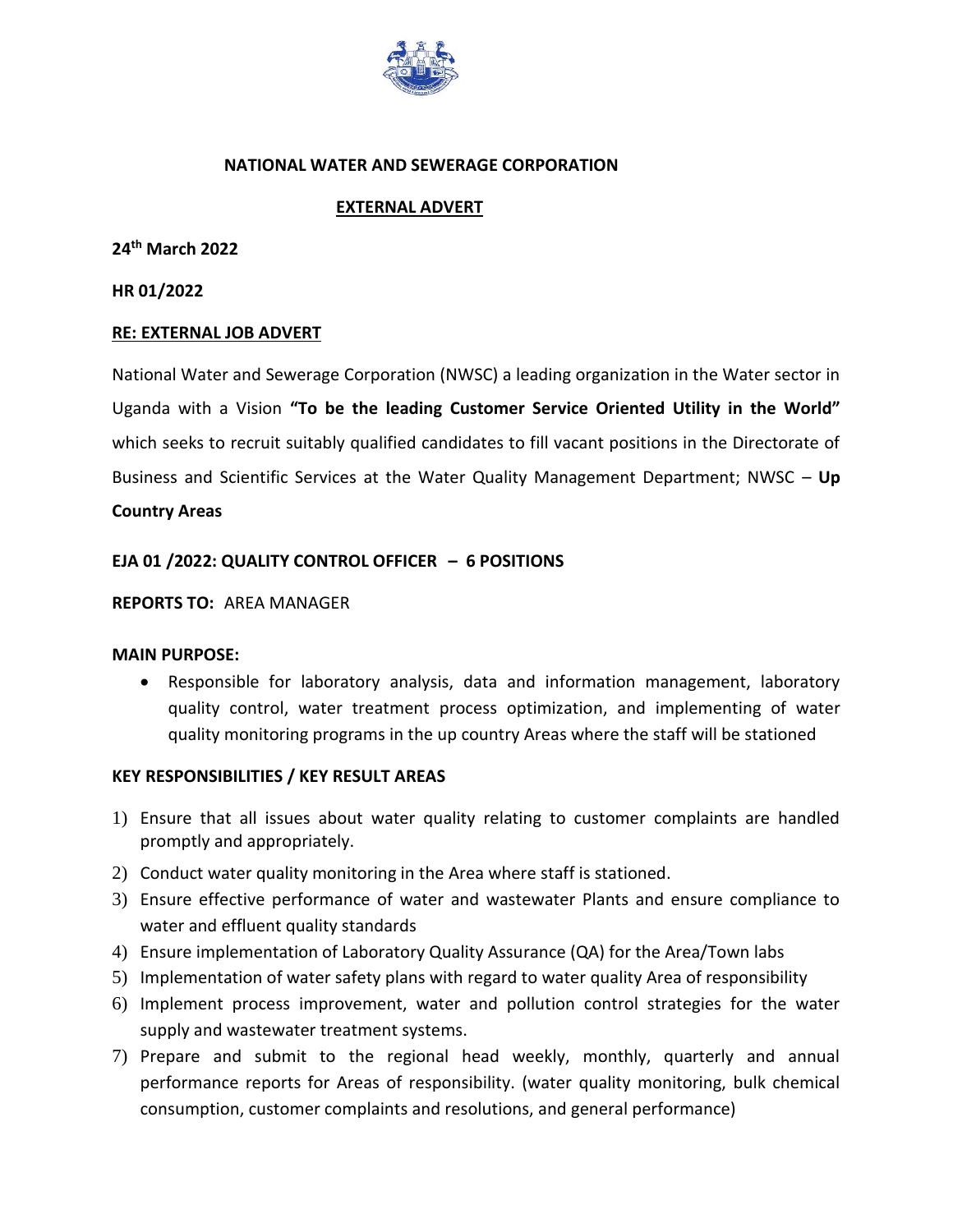- 8) Ensure sufficient Bulk chemical stock in Areas of responsibility
- 9) Provide consumption and projection of bulk chemical data within the Area of responsibility.
- 10) Carry out source protection activities within the Area of responsibility and ensure linkage with local stakeholders for catchment and source protection
- 11) Ensure accurate chemical dosing and proper chemical mixing at the water treatment plant
- 12) Record chemical usage and water quality at the treatment plant/units
- 13) Implement the cleaning and maintenance schedules at the treatment plant and water distribution network.
- 14) Perform routine water and wastewater sampling in assigned Area/sampling points and testing using the standard operating procedures.
- 15) Any other tasks as assigned by the supervisor

# **THE PERSON**

In order to be considered for this position, the applicant must have a working experience of at least one (01) year and should possess the following:

# **EXPERIENCE, KNOWLEDGE & EDUCATION/TRAINING**

- 1) Minimum Qualifications
	- Bachelor of Science in Chemistry, Bachelor of Science in Industrial Chemistry, Bachelor of Science in Technology Chemistry, Bachelor of Chemical Engineering, Bachelor of Environmental Science and Technology, Bachelor of Science in Environmental Management, Bachelor of Science in Biology/ Chemistry, Bachelor of Science in Biotechnology, Bachelor of science in Water and Sanitation Engineering or any other related degree.

## **Preferred Additional Qualifications / Skills**

- Strong Professional Skills
- Membership with relevant professional bodies in an added advantage
- 2) Experience
	- A minimum of one (01) year of post qualification experience in any recognized company.
	- Some experience in a water Laboratory or a similar laboratory
	- **Age Limit: must be between 23 to 45 years of age.**

## **SKILLS / COMPETENCIES**

- 1) Skills in water treatment processes control, problem analysis and resolution
- 2) Able to build and sustain working relationships with internal and external stakeholders